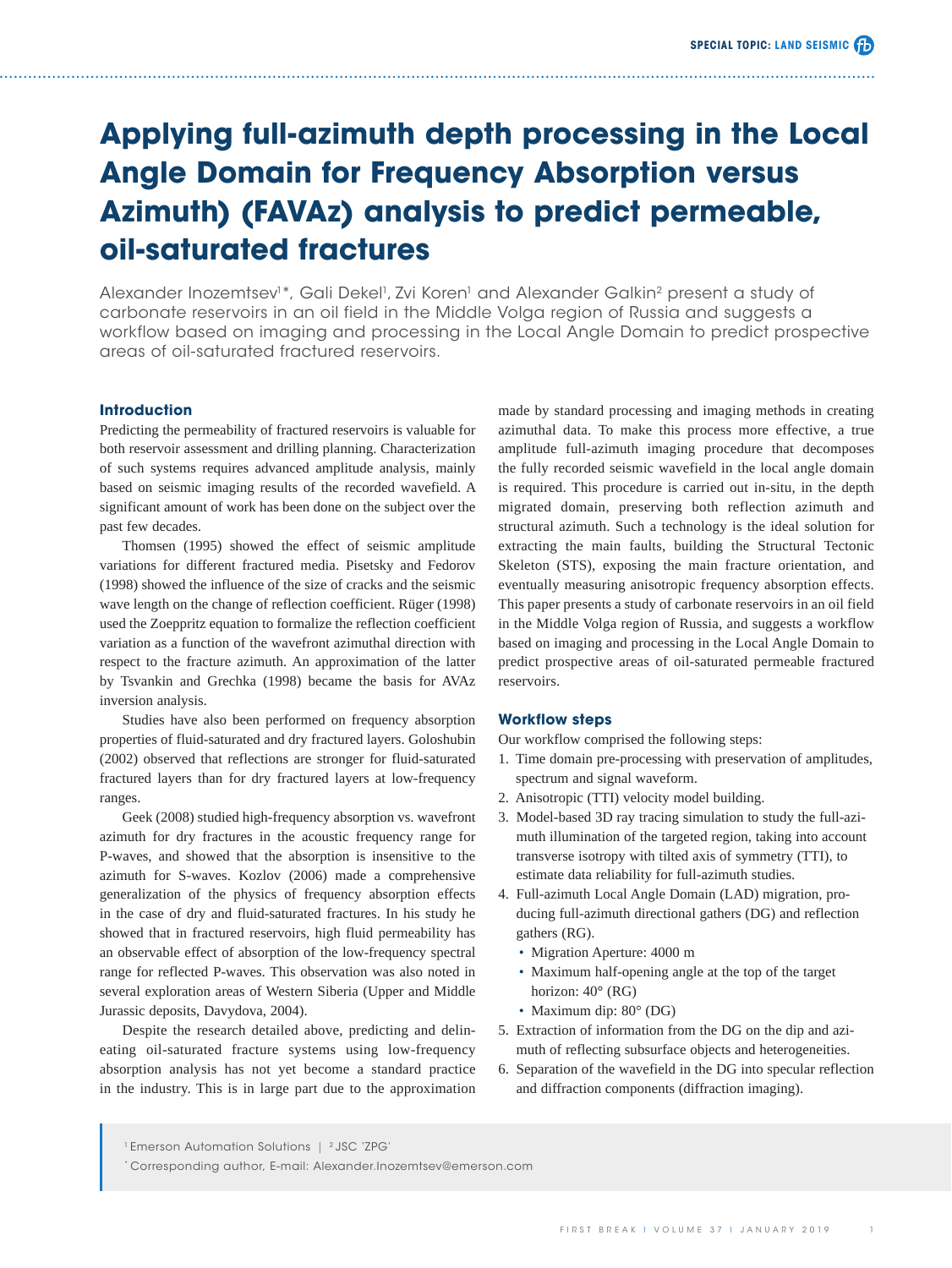- 7. Azimuthally residual moveout (RMO) analysis for obtaining fast and slow normal moveout (NMO) velocities and the azimuth of the fast NMO velocity (referred to as velocity vs. azimuth [VVAZ] analysis).
- 8. Generalized Dix-type inversion to convert the global effective NMO parameters (ellipse) to local interval parameters (assuming transverse isotropy with a horizontal system of co-ordinates [HTI]).
- 9. Amplitude vs. azimuth (AVAz) analysis to obtain fracture density and direction of the HTI axis of symmetry.
- 10. Study of frequency absorption as a function of the azimuth (FAVAz analysis).
- 11. Based on the FAVAz analysis, estimation of frequency absorption intensity (FAI) and prediction of permeable fracturing.
- 12. Integrated interpretation of AVAz and FAVAz analysis results to predict prospective zones of oil-saturated permeable fractured reservoirs.

### **Main field parameters**

- 1. Source: Vibroseis
- 2. Full-azimuth acquisition with maximum acquisition fold: 100
- 3. Source frequency spectrum: 12-100 Hz
- 4. Ratio of the length and width of the shot-receiver recording pattern: 0.9 (approximately a full-azimuth acquisition pattern)

# **Result analysis**

Figure 1 shows the central part of the geological section of the carbonate reservoirs, including a barrier reef. These are complex reservoirs with hard-to-recover hydrocarbon reserves deposited in complex geological conditions. This figure shows images obtained by Kirchhoff migration (left) and LAD migration (right). The complexity of the reservoir requires images of high

resolution and quality with better exposure of the reflecting boundaries, in order to build a structural skeleton. Image comparisons of Kirchhoff and Local Angle Domain migrations reveal higher structural detail and resolution in the LAD migration.

In Figure 2, the structural tectonic framework of the LAD image is merged with the HTI anisotropic intensity obtained with the AVAz analysis. This combination makes it easy to understand the general development of the fractures, taking into account the main macro faults and structural boundaries. It also helps to identify the areas with the most drilling potential in the fractured sections of the reservoir. It should be noted that the main anomalies are confined to faults or individual blocks. In general, the reservoir is confined by subvertical and inclined faults and has a block structure.

Figure 3 shows an example of the geometry and distribution of meso fractures in a geological section (A) vis-a-vis macro faults in the seismic section (B). The image on the left shows the fracture densities for different lithologies (marl below, siltstone above). Variations in fracture density are correlated to changes in lithology, where the fracture density is 10 times higher in the marl than in the mudstones. Slight changes in their dip are also noted. The fracture density is apparently dependent on the lithology (more often in marls, less in mudstones) and on the amplitude and direction of one-sided stress in the geological time interval when the fractures were formed. The seismic image on the right shows a merged section of the structural-tectonic skeleton (STS) and HTI intensity. This shows a similar picture to the inclined system of macro faults. Note that the increased HTI intensity is, to an extent, confined and defined by the STS.

Figure 4 shows the main fault imaging achieved using poststack (A) and prestack (B) domain-based techniques, on a depth slice at the top of the fractured reservoir. The poststack domain-based technique uses the Coherence Cube attribute





**Figure 2** Seismic image of the structural-tectonic skeleton (A). Seismic merge imaging of the HTI intensity (AVAz inversion) inside the structural-tectonic skeleton (B).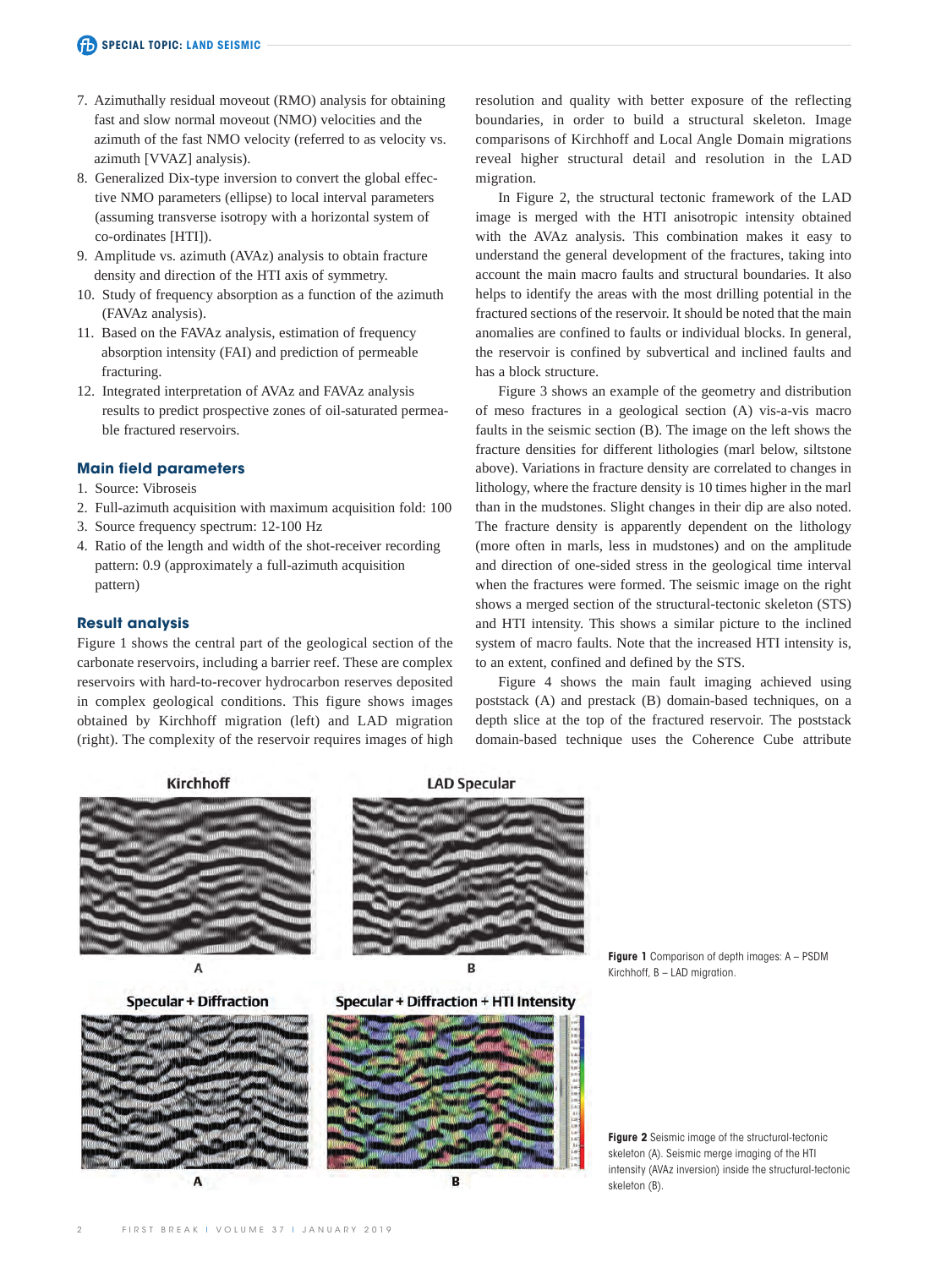

**Figure 3** Comparison of the geometry and distribution features of the meso cracks on the geologic section (A) and macro faults on seismic data (B).

of macro faults in the post-stack domain (A) and azimuthal distribution of macro-faults in the pre-stack domain (B) using diffraction filtering. The Devon 3 oil well penetrates a barrier reef with oil-saturated fractured reservoirs at a depth of 2998 m.

computed from the full stack volume, while the prestack domainbased technique uses diffraction filtering of the LAD directional gathers.

The Rose diagram next to each image shows the main azimuthal trends of the fault system. The fault trend is not definitive in image A, while image B shows three well-defined fault orientations. One such dominant trend is southeast to northwest. In addition, comparing the two images, it can be concluded that LAD prestack diffraction imaging enables a more reliable and accurate determination of the position of the main faults (and thus regional stress) along which the barrier reef was formed, and is superior in that sense to the poststack Coherency Cube method.

Figure 5 (top figure) shows the inverse relationship of the extremes of the HTI anisotropy effect when changing the phase velocity (A) and amplitudes (B), depending on the azimuthal direction. The bottom figure shows that after the RMOz correction (A), the amplitude curve (B) remains almost unchanged. The QC factor (Relative Misfit Error [%] of the deviation of real



**Figure 5** Signature of HTI anisotropy effect observed by azimuthal changes in phase velocity (A) and amplitude (B) before and after azimuthal correction.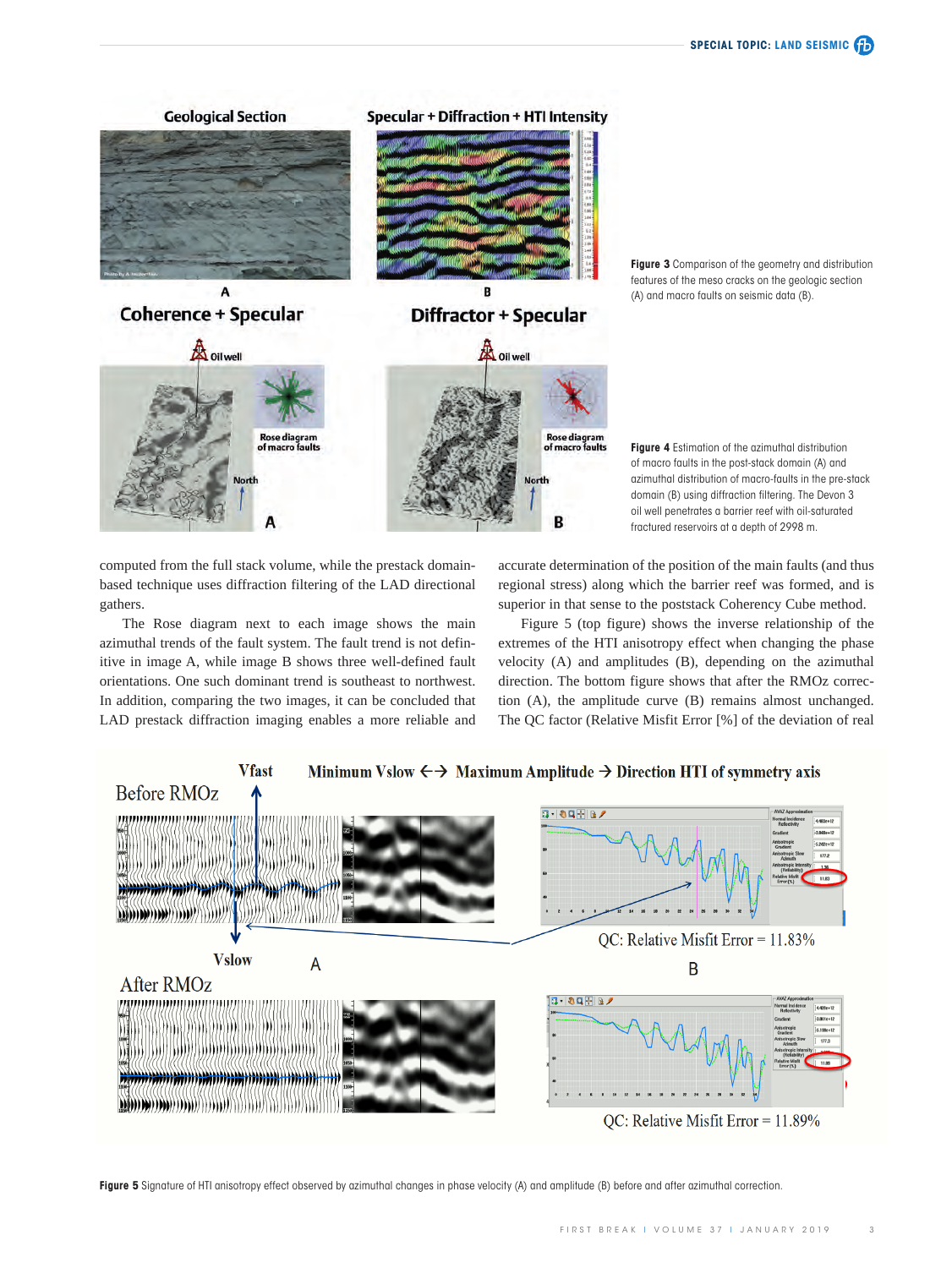# 3D full-azimuth reflection disk 3D full-azimuth reflection disk 3D full-azimuth reflection after azimuthal RMO correction before azimuthal RMO correction amplitude

Axis of HTI symmetry Direction of fractures

Figure 6 Local registration of the HTI anisotropy effect by the criterion of phase velocity change (A) and amplitude variations (C), as a function of azimuth in the area of the oil-saturated well (top reservoir). Through the amplitude disk, it is easy to identify the direction of the axis of symmetry of the HTI – 130-140°, and correspondingly, the direction of the fracture  $-40-50^\circ$ .



**Figure 7** 3D structural-tectonic image of the most promising part of the oil field. The image is extracted at the top of the carbonate reservoir (barrier reef) at a depth of 2998 meters.

amplitudes from the AVAz approximation) before and after the RMOz correction has changed only by 0.06%. This means that RMOz correction did not distort amplitude azimuthal behaviour.

Figure 6 shows a 3D angle–azimuth view of a LAD reflection surface before azimuthal RMO correction (A), after azimuthal

RMO correction (B), and a top view after azimuthal RMO correction (C)). The reflection surface originates from the top of an oil-saturated reservoir in the vicinity of a highly productive well. The azimuthal orientation of the HTI axis of symmetry  $(130-140°)$  and of the orthogonal fracture system  $(40-50°)$  is easily detectable, as shown in image C.

# **FAVAz analysis and results**

Figure 7 shows a slice view of the 3D structural-tectonic frame of the LAD image in the vicinity of a highly saturated well at a depth of 2998 m (the top of the carbonate reservoir). The complex body of the reef is also observable. Macro faults are consistent with the reef body.

Figure 8 shows the seismic image of the structural tectonic frame interpretation of the LAD image, merged with HTI intensity (A) and with HTI axis symmetry (B) at the same location. The latter shows that the HTI symmetry axis orientation lies at azimuths 120-150°. This is consistent with the well log data measurements using the FMI method. A division into azimuthal sectors can now be applied for the benefit of Frequency Absorption vs. Azimuth analysis (FAVAz).

Figure 9 shows the sectored reflection gathers used for FAVAz along an inline section, in the vicinity of the oil-saturated well. The well marker corresponds to the top of the oil-saturated



**Figure 8** Seismic image of STS and distribution of HIT intensity (A) and direction of HTI symmetric axis (B) in the most promising part of the oil field – the immediate vicinity of the oil-saturated well.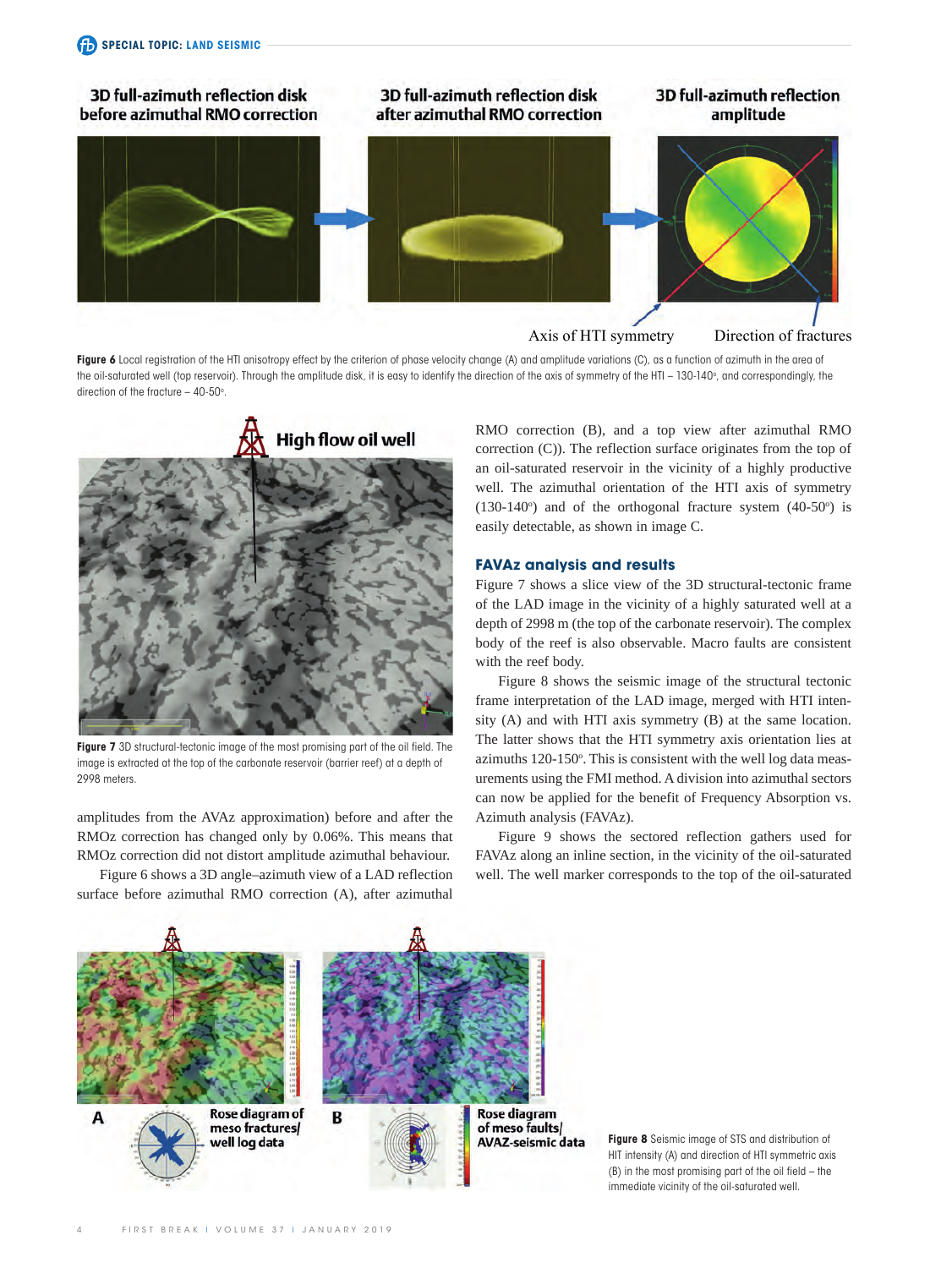Full-azimuth stack + FA: 0-360°

#### Azimuth stack sector + FA: 30-60°



Figure 9 Analysis of Frequency Absorption (FA). on azimuths (FAVAz) along an inline in the immediate vicinity of the oil-saturated well and in the vertical interval of the reservoir. The FA was estimated from the change in the dominant frequency. (A) Azimuth range of 120-150°. (B) Azimuth range of 30-60°. (C) Azimuth range of 0-360°.





reservoir. The frequency absorption intensity was estimated for each sector from the shift in the dominant frequency.

Azimuth stack sector + FA: 120-150°

Analysis shows that in the azimuthal direction (120-150°) (B), coinciding with the direction of the HTI symmetry axis, there is a maximum absorption of the low-frequency components of the spectrum, expressed in the growth of high-frequency amplitudes (range of 60-80 Hz). In the azimuth direction of the sector (30-60°), minimal absorption of the low-frequency spectrum is observed, as the dominant frequencies are in the range of 20-50 Hz. In the case of a full azimuthal stack, we observe the average behaviour expressed in a less significant shift in the dominant frequency than that observed in either of the sectored domains.

Figure 10 shows the seismic image of the STS merged with the dominant frequency distribution at different azimuth sectors; A - 120-150°, B - 30-60°, C - 70-100°, D - 0-360°.

Indeed, high-frequency amplitude regions dominate the azimuth sector of 120-150°, including the vicinity of the productive well. This corresponds to the effect of maximum absorption of the low-frequency component of the spectrum. This effect could be associated with the maximum amplitude of vibration on the fracture walls, and correspondingly, the maximum movement (friction) of oil along the permeable fractures to and from the pores.

Conversely, in the 30-60° sector, orthogonal to the HTI axis, the zones of high-frequency amplitudes are smaller. These are dominated by low frequencies, indicating the effect of minimal wavefront pressure due to vibrational motion on the fracture walls as the direction of the wave propagation coincides with the direction of the fractures. In the azimuth sector  $70-100^{\circ}$  (C), inclined at an angle to the direction of the fractures, a gradual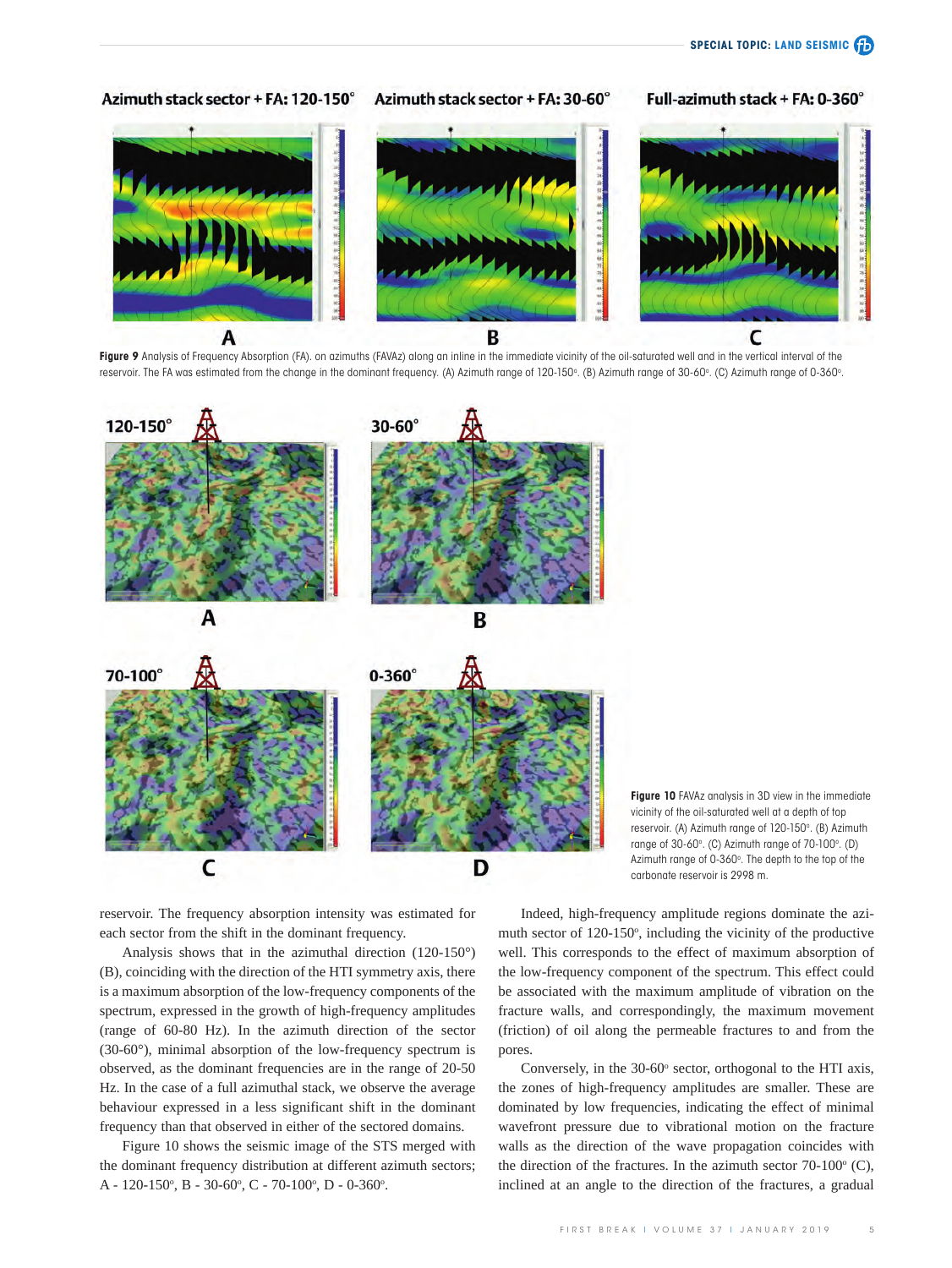increase in the predominance of high frequencies is seen. In the full-azimuth version,  $0-360^\circ$ , one can see the distribution of the dominant frequency as an average of all azimuths.

Equivalent to HTI anisotropy intensity, it is possible to estimate the low-frequency absorption intensity (FAI) as the ratio of the FA values (the dominant frequency value) along the axis HTI symmetry, to the FA values orthogonal to the axis of HTI symmetry (or to the full-azimuth averaged absorption):  $FAI = FA$  $(1)$  / FA (II) or FAI = FA  $(1)$  / FA (0-360).

Figure 11 shows the HTI anisotropy intensity (A) and FAI (B) in the Seismic Image Structural Tectonic Skeleton (SI-STS) in an inline section around the well location.

The HTI intensity is more widely spread and captures both closed and permeable fractures. The FAI is more localized, both in the lateral and vertical directions. The FA and HTI intensity are generally correlated with each other, but non-linearly. Zones with a higher fracture density may contain fewer permeable fractures. Thus, the FAI is a direct indicator of permeable fractures (usually oil-saturated). The productive well passes through the maximum values of both HTI intensity and FAI.

We note that anomalous FAI zones are adjacent and confined by macro faults that make up the diffraction component. The dip angles of faults are  $30-40^\circ$  relative to the vertical axis. This combination of structural and tectonic elements forms a structural-tectonic oil trap.

Figure 12 shows the HTI anisotropy intensity (A) and frequency absorption intensity (FA intensity) (B) in the SI-STS at the depth slice around the well location at the top of the oil-saturated reservoir.

In the vicinity of the productive well, the anomalous values of the FAI (B) form a narrower region than the HTI intensity (A). This is because the FAI is associated with open (or permeable) fractures, while HTI intensity is associated with general fractures (open or closed). This is another indication that FAI might be better for predicting and delineating such systems. Further insight could be gained by looking at the relation between them using crossplots.

In Figure 13, crossplots are generated between the HTI anisotropic intensity and FAI and prediction of the prospective zones.

From a crossplot of the correlated volumes of HTI fracture intensity and the computed FA attributes, anomalous points are located in the upper right-hand corner of the crossplot that are clearly separated from the background values of the lithological



Figure 11 Comparison of the distribution of the HTI anisotropy intensity (reliability) (A) and the FA intensity (FAI) (B) in the SI-STS of the carbonate reservoir in the vicinity of the oil-saturated well. Along inline section.



Figure 12 Comparison of the distribution of the HTI anisotropy intensity (reliability) (A) and the FA intensity (FAI) (B) in the SI-STS of the carbonate reservoir in the vicinity of the oil-saturated well. The depth to the top of the carbonate reservoir is 2998 m.